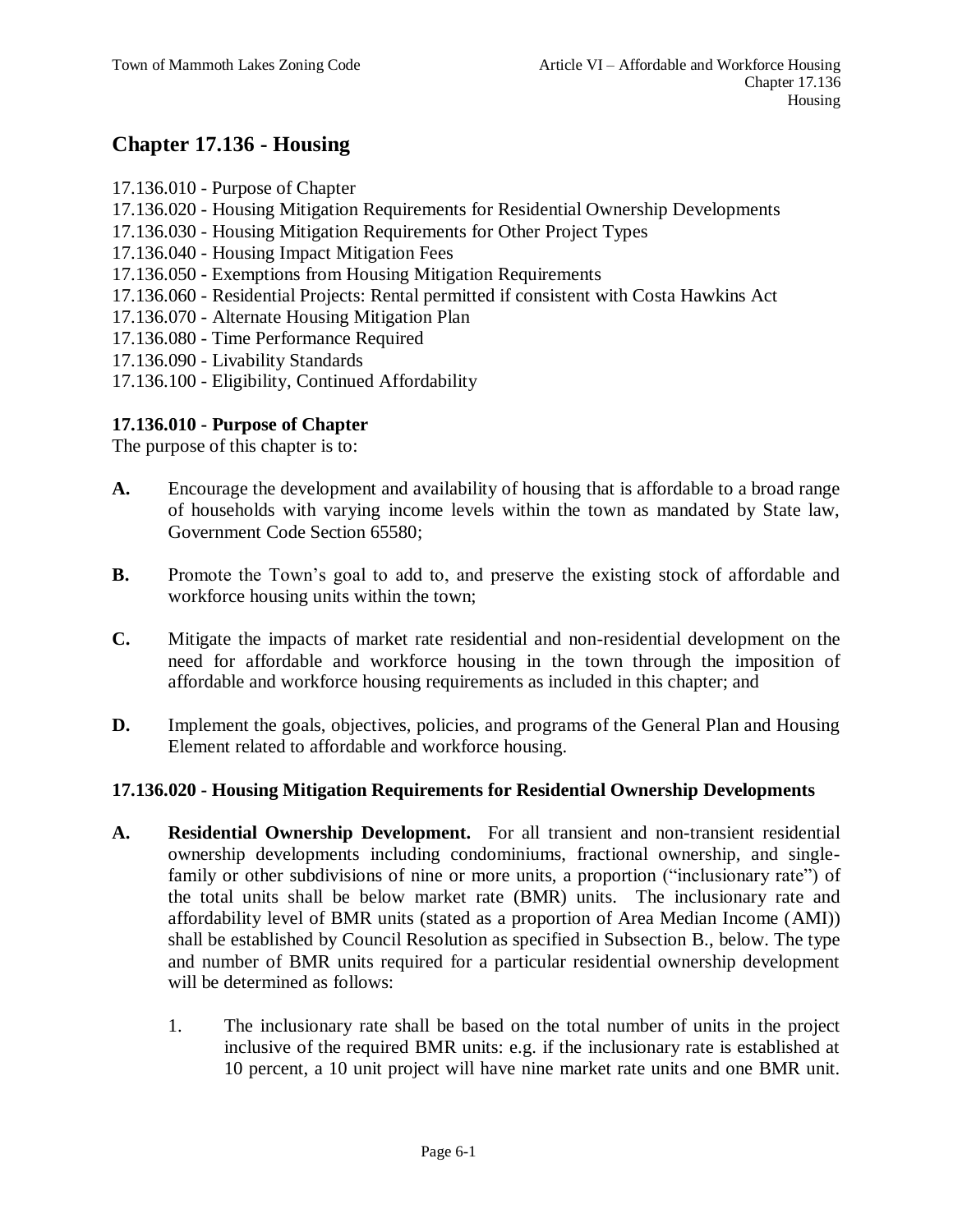Such units shall be for-sale units, unless the builder/developer chooses the rental alternative specificed in Section 17.136.060 of this chapter.

- 2. If the inclusionary rate calculation results in a fraction of a dwelling unit or room, the number of whole units or rooms shall be provided, and a proportionate share of the housing fee described in Section 17.136.040 shall be paid for the fraction.
- 3. Where a project subject to the inclusionary requirements of this Section would replace existing residential or non-residential uses on the project site, the project shall only be required to mitigate the incremental new demand of the proposed project. Credit for existing uses shall be calculated as follows:
	- a. An existing hotel room shall equate to one half of a residential unit.
	- b. Each 900 gross square feet of existing commercial (retail, restaurant, office) or industrial development shall equate to one residential unit.
	- c. Where the existing development consists of a mixture of uses, the calculation of credit for existing uses shall be determined by the Director, based on the factors listed in a) and b), above.
- 4. If the inclusionary rate calculation results in a fraction of a dwelling unit, the number of whole units shall be provided as BMR units, and a proportionate share of the housing fee described in Section 17.136.040 shall be paid for the fraction.
- 5. If a change in the project design prior to issuance of a building permit results in a change in the total number of BMR units required pursuant to the inclusionary requirement the number of units required shall be recalculated based on the total number of units in the final approved project.
- **B. Inclusionary Requirement Established by Resolution.** The required inclusionary rate, and target AMI for eligible households shall be established by Council resolution, and periodically reviewed and updated.

# **C. Calculation of Project Density.**

- 1. Below Market Rate units required pursuant to this section shall not count towards the calculation of total project density/intensity if all of the following conditions apply:
	- a. All of the required BMR units for the project are provided on site;
	- b. The project is located in the Downtown, Old Mammoth Road, Mixed Lodging/Residential, or Residential Multi-Family 2 Zones, or in an area subject to a specific plan or master plan that permits such an exclusion;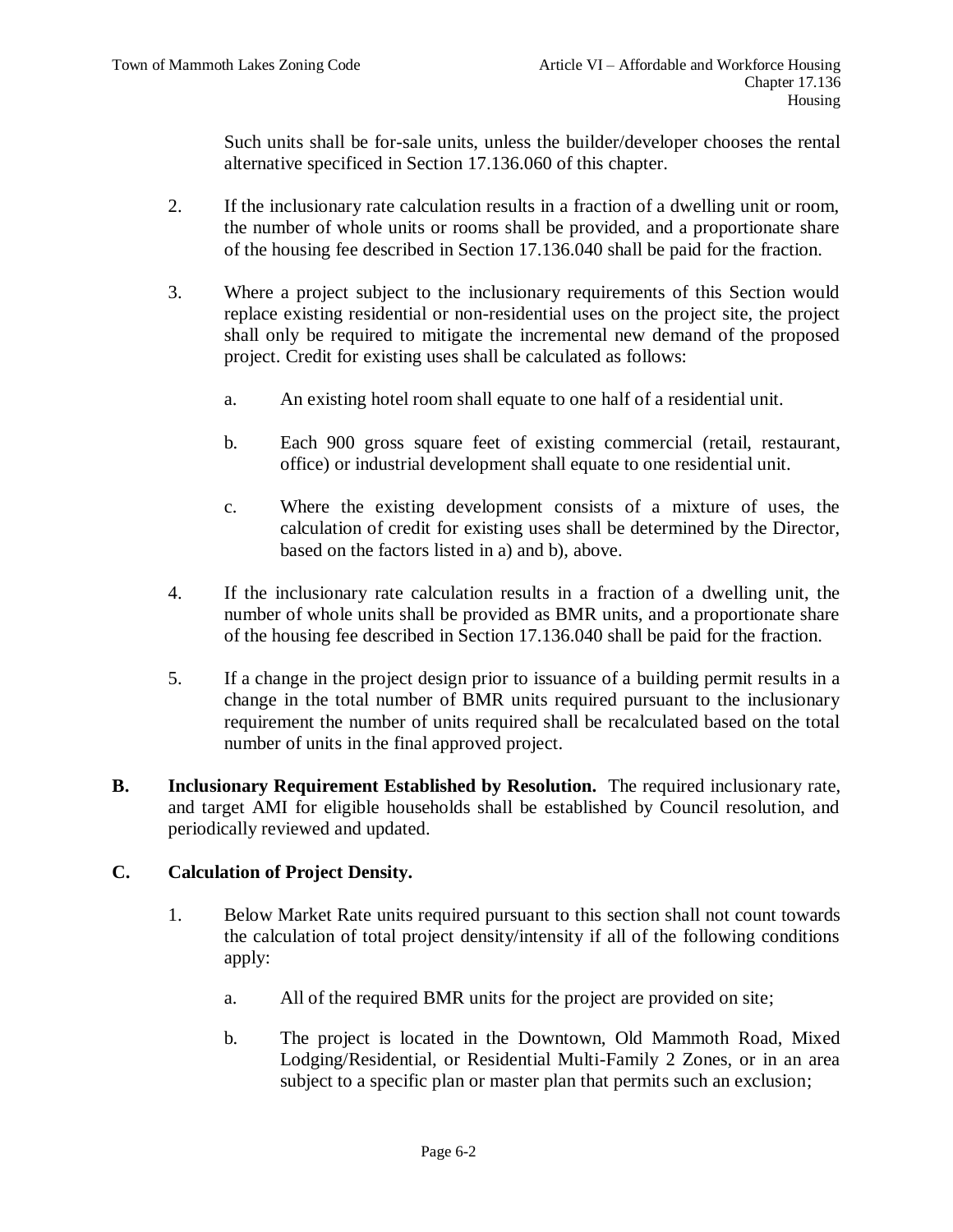- c. The project has not applied for or received a State housing density bonus pursuant to Chapter 17.140; and
- d. Findings can be made in conjunction with project approval that the total project density or intensity, considering all uses, would meet all applicable design and development standards of the Municipal Code, would not result in significant and unavoidable environmental impacts, and would be compatible with surrounding uses.
- 2. In all other cases, total project density or intensity, inclusive of required BMR units, shall not exceed the maximum density for the zone in which the project is located, except as permitted by the provisions of Chapter 17.140 (Affordable Housing Density Bonuses and Incentives).
- **D. Housing Mitigation Plan.** All projects subject to the provisions of this section shall be required to submit, at the time of submittal of the development application, a Housing Mitigation Plan (HMP). Prior to submitting a HMP, the applicant should hold preliminary consultations with the Director to provide the applicant information and guidance. The HMP shall include, at a minimum, the following information:
	- 1. A calculation of the housing mitigation requirements generated by the project, as defined herein.
	- 2. A description of the method by which the housing mitigation requirement is proposed to be satisfied, as follows:
		- a. Identification of the location within the project of the BMR units.
		- b. A description and floor plan of the proposed units including habitable square footage, number of bedrooms, living areas, and proposed resident amenities. Such information shall be provided in sufficient detail so as to permit an evaluation of the units' conformance with the livability and design criteria set forth in Section 17.136.090.
		- c. The proposed timeframe for development of the required units, including number of units to be provided within each phase of multi-phase projects.
		- d. The proposed sales price, or rental price if applicable (refer to Section 17.136.060), and calculation method or basis for establishing such price).
	- 3. If an alternate method is proposed by the developer to satisfy the mitigation requirements, the submittal shall conform with all requirements set forth in Section 17.136.070 (Alternate Housing Mitigation Plan).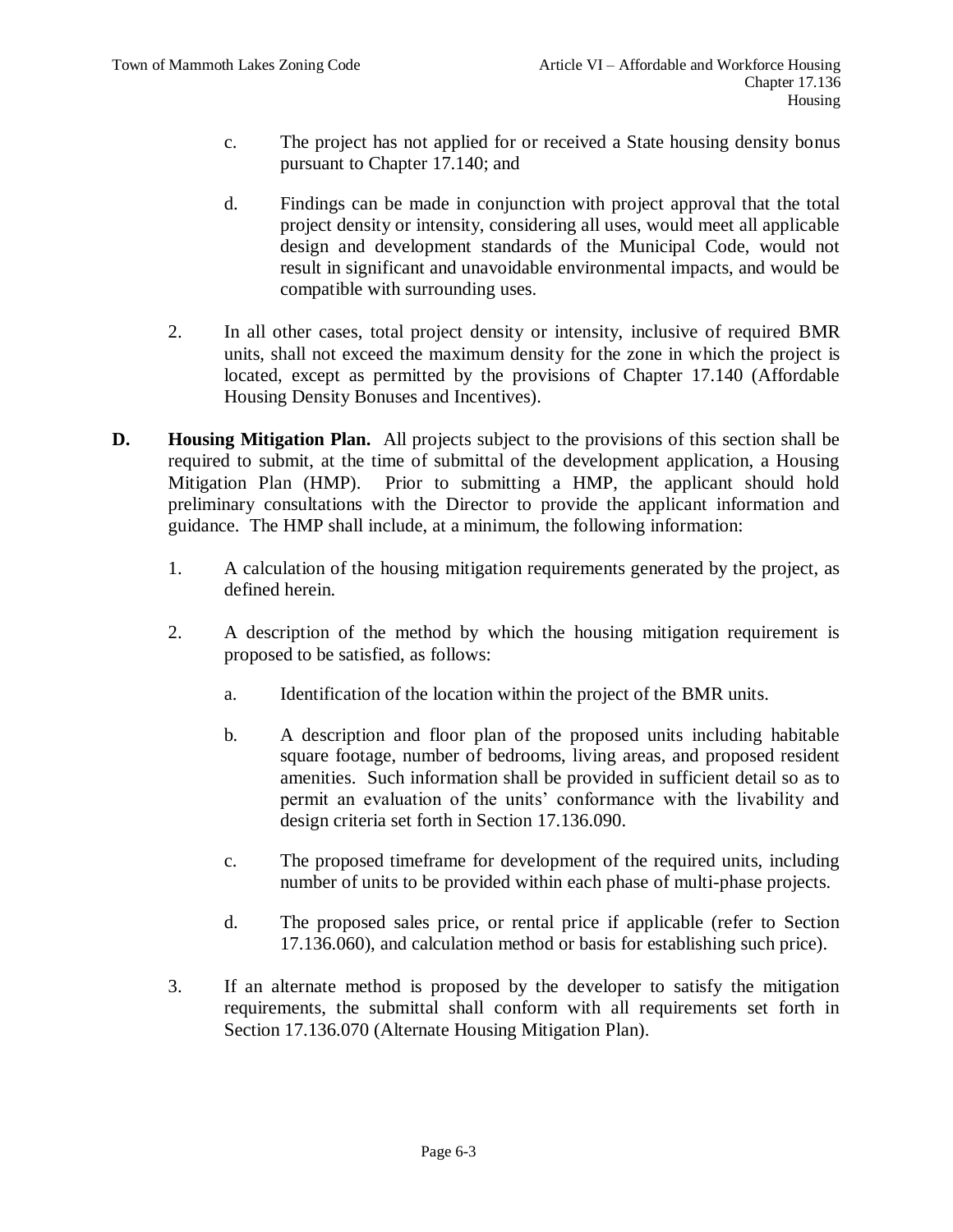# **17.136.030 - Housing Mitigation Requirements for Other Project Types**

New commercial and industrial development, for-sale residential projects of nine or fewer units, lodging projects, expansion or additions to existing uses, and conversion of uses from one type to another, that are not otherwise subject to Section 17.136.020 or exempt pursuant to Section 17.136.050, shall be required to pay an affordable housing mitigation fee ("housing fee"), in accordance with the following and with Section 17.136.040.

### **A. Calculation of Housing Fee.**

- 1. The housing fee applicable to each use shall be established by resolution of the Council, in accordance with the provisions of Section 17.136.040.
- 2. The Director shall determine the appropriate category for the development, and shall calculate the amount of the housing fee based on the adopted fee schedule, based on the provisions herein.
- 3. Housing fees shall be calculated as follows:
	- a. Nonresidential developments that include new construction or addition to existing nonresidential space:

*Housing fee = (gross square feet of new nonresidential space) X (applicable fee by type of use)*

b. Residential developments that include additions of new gross square feet of habitable space:

*Housing fee = (gross square feet of new habitable residential space) X (applicable fee)*

c. New residential developments:

*Housing fee = (number of new units) X (applicable housing fee for new use)*

d. New lodging developments:

*Housing fee = (number of new rooms) X (applicable housing fee for new use)* 

e. Conversion of one non-residential use, without addition of new space, to another non-residential use:

*Housing fee = (gross square feet) X (applicable housing fee for new use) – (gross square feet) X (applicable housing fee for prior use).*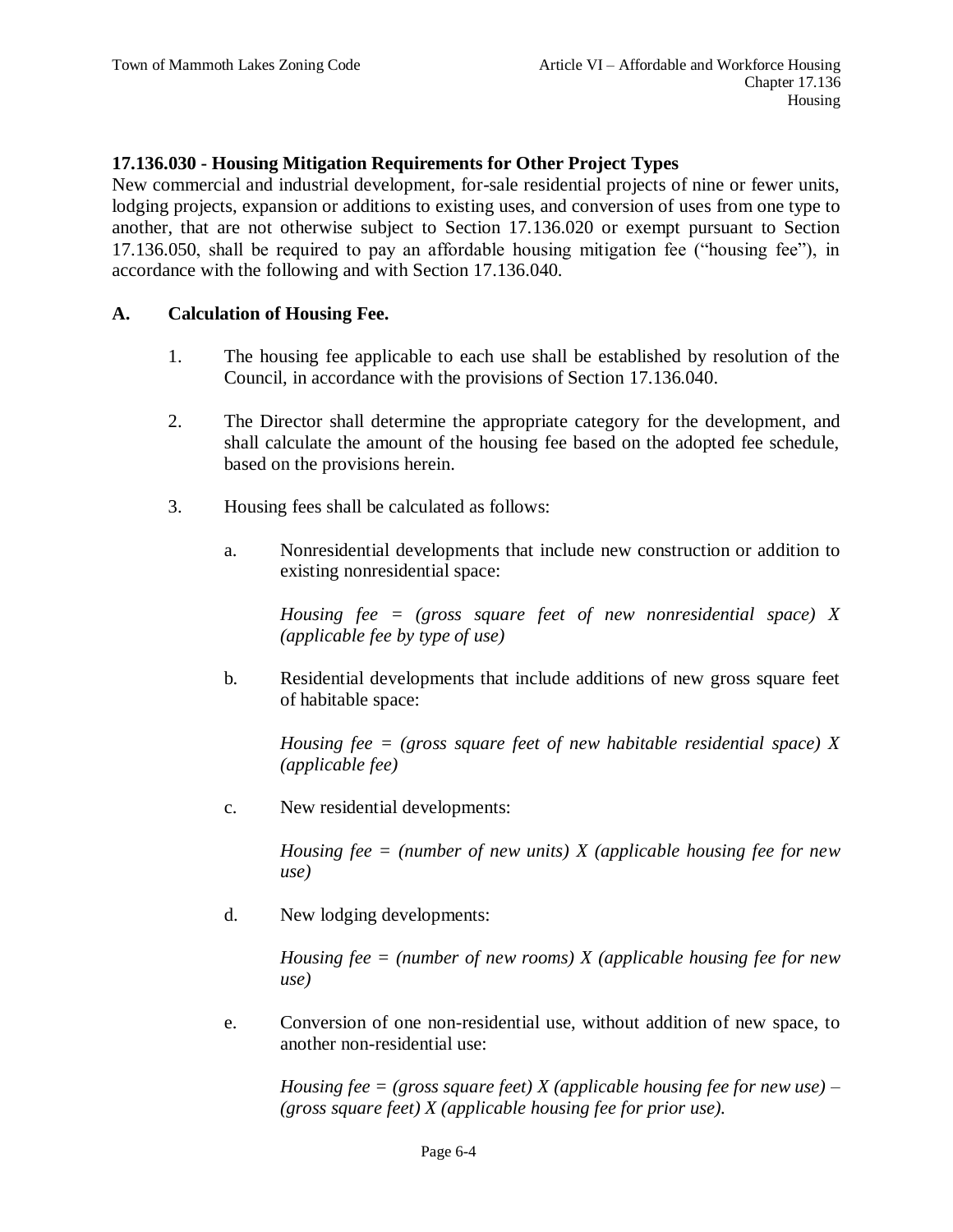f. Conversion from a residential use to a non-residential use:

*Housing fee = (gross square feet of new non-residential use) X (applicable housing fee) – (number of prior residential units) X (applicable housing fee)* 

g. Conversion from a lodging use to a non-residential use:

*Housing fee = (gross square feet of new non-residential use) X (applicable housing fee) –( number of prior lodging units) X (applicable housing fee)* 

- 4. The land use category for a development shall be determined by the Director based on an individualized determination only if:
	- a. The adopted fee schedule so specifies; or
	- b. The Director determines that insufficient generalized information is available to permit a determination that the use falls within one of the specified use categories.

Any application for a non-residential project where an individualized fee determination is required pursuant to this Section shall be accompanied by information sufficient to enable the Director to make a determination of employee density. The determination of employee density shall be based on: data concerning anticipated employee density for the project submitted by the applicant; employment surveys or other research on similar uses submitted by the applicant or independently researched by the Director; or any other data or information the Director determines relevant. Based on the evidence submitted, the Director shall determine the most similar land use category, or shall establish a mixed fee, as appropriate.

- 5. An applicant may appeal the Director's fee determination to the Council according to provisions of Chapter 17.104 (Appeals) of the Municipal Code.
- **B. Refund or Rebate of Housing Fees Based on Conversion or Replacement of Use.** No refund or rebate of housing fees previously paid shall be made in the case of conversion from one use with a higher housing fee to one with a lesser housing fee, or conversion from a non-exempt to an exempt use.
- **C. Alternatives to Payment of Housing Fee.** As an alternative to payment of the housing fee set forth in this Section, an applicant may submit a request to mitigate the affordable housing impacts of such development through the construction of affordable units, either on-site or off-site, through the dedication of land, or other means, consistent with the provisions of Section 17.136.060.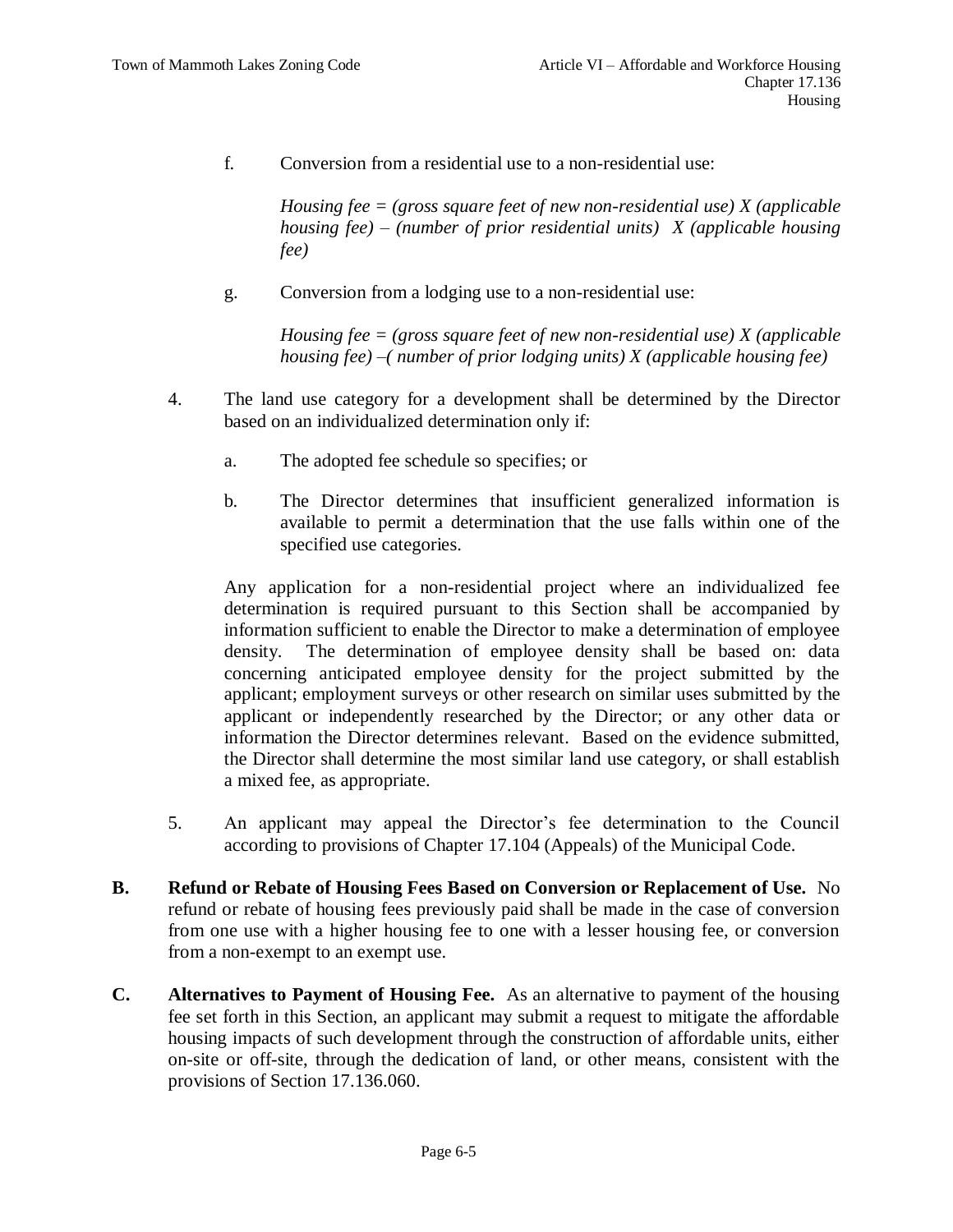## **17.136.040 - Housing Impact Mitigation Fees**

#### **A. Housing Fees Established.**

- 1. All housing fees shall be established by resolution of the Town Council. Such fees shall not exceed the cost of mitigating the impact of market-rate residential and non-residential projects on the need for affordable and workforce housing in the town, based on an approved nexus study.
- 2. Housing fees shall be established per unit for for-sale transient and non-transient residential uses, per room for lodging uses, and per gross square foot for at least the following categories of other uses: office, retail, restaurant, industrial and residential additions.
- **B. Review and Update.** The Town Council shall periodically review the housing fees for various land uses including residential, lodging and non-residential developments and adjust the fees by resolution. At a minimum the housing fees shall be reviewed and, if appropriate, revised at the time of each housing element update. The Town Manager shall prepare a recommendation to the Council for such fee revision.
- **C. Use of Housing Fees.** Fees collected pursuant to this chapter shall be placed in a separate fund of the Town and shall be used only for the purposes of planning for, administering, subsidizing or developing affordable or workforce housing.

### **17.136.050 - Exemptions from Housing Mitigation Requirements**

The following development types are exempt from the housing mitigation requirements set forth in this chapter, including inclusionary provisions and housing impact mitigation fees:

- **A.** Any non-residential development where it can be determined, by the Director, that the project would not contribute new demand for employment or housing within the community (e.g. replacement of an existing use or facility).
- **B.** New single family residences with habitable space of 2,500 square feet or less, in the Residential Single Family, Rural Residential, and Residential Multi Family-1 zones.
- **C.** Additions to, or remodels of, single-family residences in the Residential Single Family, Rural Residential, and Residential Multi Family-1 zones, that would not cause total habitable space to exceed 2,500 square feet; or for residences with over 2,500 square feet of habitable space, that would add less than 400 square feet in aggregate per building. Fees shall only be charged for the incremental square footage addition above the 400 square foot exemption.
- **D.** Multi-family projects of four or fewer units in the Residential Multi-Family 1 zone, where the average habitable area per unit would not exceed 1,300 square feet.
- **E.** Live-work units.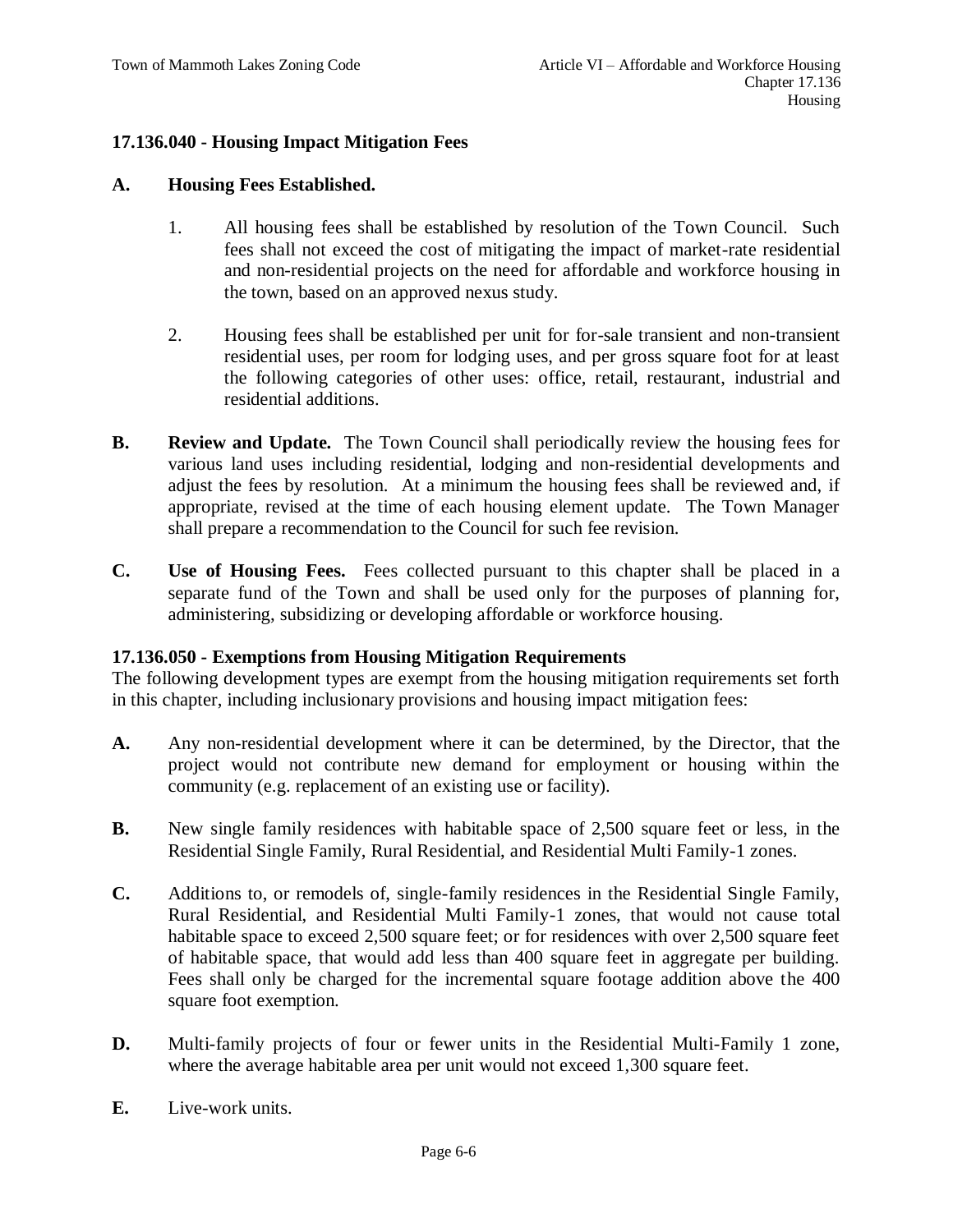- **F.** Legally-permitted secondary residential units.
- **G.** Non-transient market-rate rental apartments and deed restricted rental or for-sale units in any zone.
- **H.** Ground-floor retail and restaurant uses included as part of a mixed-use project, where the commercial component would be located within the same building or on the same parcel as residential or lodging uses, within the Downtown, Old Mammoth Road, Mixed Lodging/Residential, and Resort zones, or within a specific plan or master plan area.
- **I.** Any development operated by a non-profit or social services organization to provide food storage, meal service and/or temporary shelter to the homeless.
- **J.** Residential care and assisted living facilities.
- **K.** Any non-residential development involving no more than one total employee.

## **17.136.060 - Residential Projects: Rental permitted if consistent with Costa Hawkins Act**

- **A. Rental Housing Alternative.** As an alternative to providing affordable ownership units on-site as required by Section 17.136.020, or paying housing fees pursuant to Section 17.136.030, an applicant may propose to provide a proportion of the total units or bedrooms as below market-rate rental units restricted to occupancy by households at the target proportion of AMI. The proportion and target AMI shall be established by Council Resolution as specified in Section 17.136.040. To ensure compliance with the Costa-Hawkins Act (Chapter 2.7 of Title 5 of Part 4 of Division 3 of the Civil Code), the Town may only approve such a proposal if the applicant agrees in a rent regulatory agreement with the Town to limit rents in consideration for a direct financial contribution or a form of assistance specified in Section 65915 of the Government Code (State Density Bonus Law).
- **B. Rental Regulatory Agreement Provisions.** The rent regulatory agreement with the Town shall include provisions for sale of affordable units and relocation benefits for tenants of the affordable units if the owner of the residential project later determines to offer any affordable units in the residential project for sale. If dwelling units in the residential project are later sold, the applicant shall provide as many ownership affordable units at an affordable sales price as required by Section 17.136.020, or payment of the specified in-lieu fees described in Section 17.136.030, as applicable. Continued affordability of such units shall be assured through deed restrictions or other document acceptable to the Director, and include all other relevant requirements as noted in Section 17.136.100.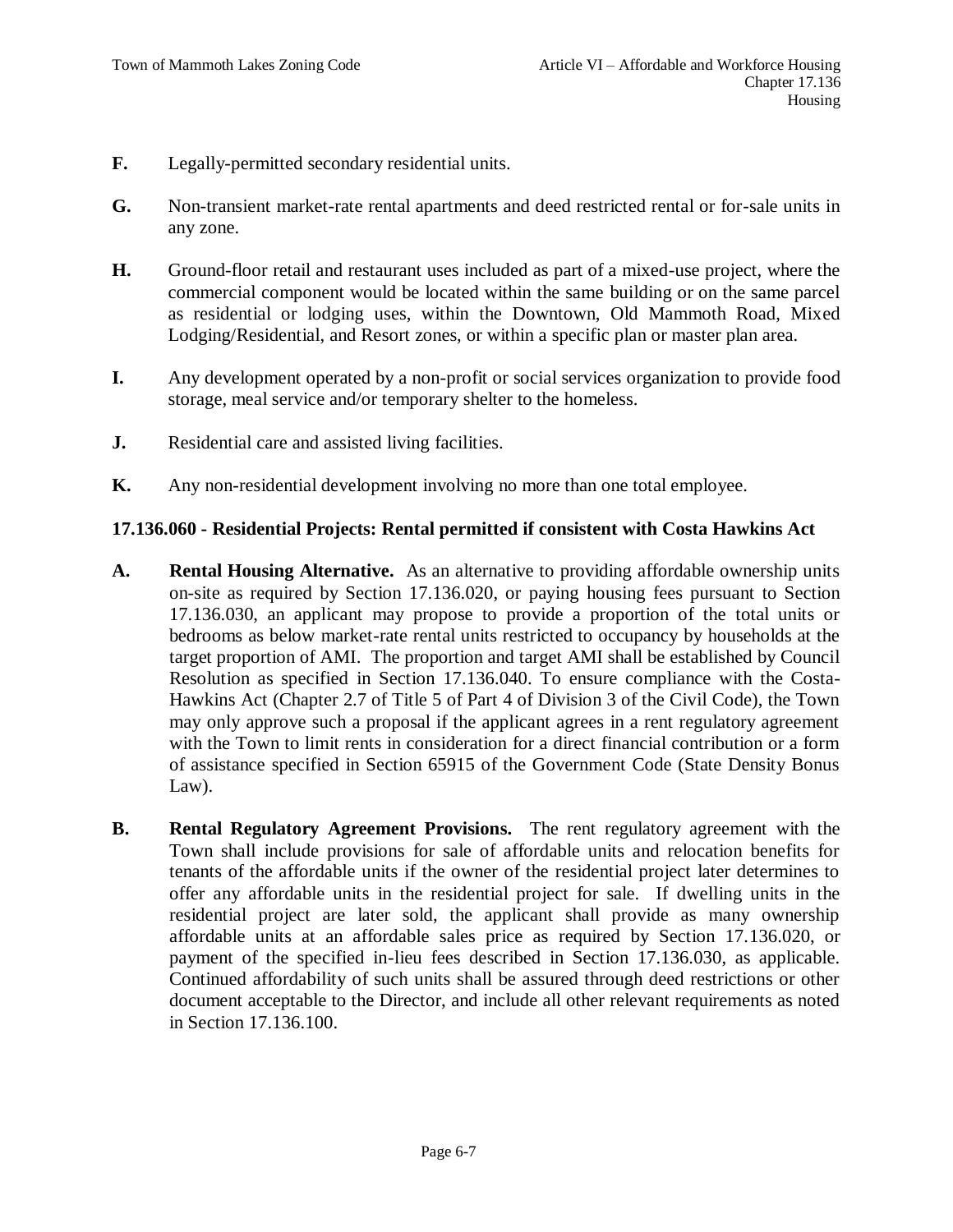# **17.136.070 - Alternate Housing Mitigation Plan**

Projects that are required to provide inclusionary housing units on-site, or to pay housing fees may propose an Alternate Housing Mitigation Plan (AHMP) subject to approval by the Town, based on the following provisions:

- **A. Application.** An AHMP shall be submitted at time of the application for first approval associated with the project. The application shall include:
	- 1. A calculation of the housing mitigation requirements generated by the project, as defined herein.
	- 2. A description of the method by which the housing mitigation requirement is to be satisfied pursuant to Subsection C, including applicable information specified therein.
	- 3. An analysis of conformance with the criteria outlined in Subsection D.
	- 4. Any other information determined relevant to the application by the Director.
- **B. Early Consultation.** Prior to submitting an application for an AHMP, the applicant should hold preliminary consultations with the Director to provide the applicant information and guidance.
- **C. Alternate Mitigation Methods.** Alternate housing mitigation proposals may include, but are not limited to, strategies in the following list. Approval of any proposed strategy will be at the sole discretion of the Town, subject to any specific criteria included in the numbered items below.
	- 1. **Off-site Provision of Units.** Below market-rate units may be proposed off-site within the Town limits in lieu of on site construction. Off-site below market-rate units may include any combination of new dwelling units, new dwelling units created in existing structures, or conversion of existing market-rate to BMR units. Provision of such units shall be subject to the following criteria:
		- a. For new construction of off-site units, such units shall be within the Downtown, Old Mammoth Road, Mixed Lodging and Residential, Residential Multi-Family 2, Resort, or Specific Plan Zones.
		- b. Units acquired shall not be currently serving as long-term (i.e. nontransient) rental units.
		- c. If the off-site BMR units will not be constructed or otherwise secured concurrently with the market-rate units, the builder shall specify the security to be provided to the Town to ensure the timely construction or acquisition of said units, including evidence of ownership, control or other legally-binding comittment to required sites, and evidence that funding has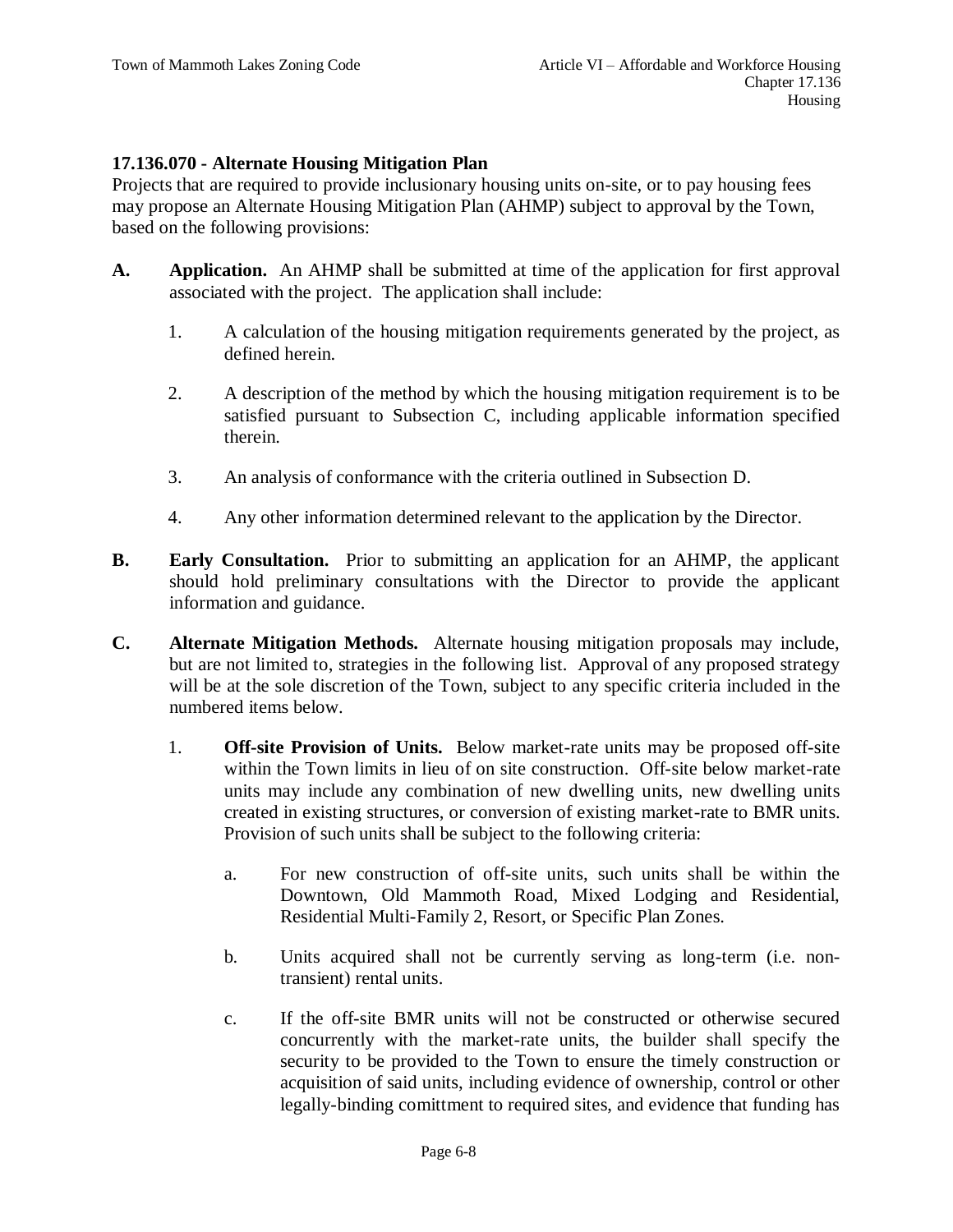been secured for the off-site units. Such security shall be provided prior to issuance of any certificates of occupancy for the market-rate units.

- d. The proposed off-site units shall be located in an area where the need for, or benefit of, those units is determined to be greater than similar units provided on-site.
- e. The proposed off-site units shall meet or exceed the livability and design standards described in Section 17.136.090.
- f. In addition to compliance with a. through e., above, the off-site units shall meet at least one of the two following criteria:
	- i. The provision of units off-site will result in a minimum of ten percent more total BMR units with the same or more habitable area and bedrooms than would have been provided on-site.
	- ii. The off-site BMR units will provide a level of affordability at least ten percentage points lower than the target AMI required for onsite inclusionary units. E.g., if the target AMI for on-site inclusionary units is 80%, the off-site housing provided would be targeted for households making 70% AMI or less.
- 2. **Donation of Land.** The inclusionary housing requirement of Section 17.136.020 may be satisfied by the dedication of land in-lieu of constructing BMR units onsite, if it can be determined by the Town that all of the following criteria have been met:
	- a. Marketable title to the site is transferred to the Town, or an affordable housing developer or non-profit approved by the Town, no later than the approval of a final map or issuance of first building permit, pursuant to an agreement between the developer and the Town, and such agreement is in the best interest of the Town.
	- b. The site has a General Plan designation that authorizes residential uses and is zoned for residential development at a density to accommodate at least the number of required BMR units within the residential or lodging development, and conforms to applicable Town development standards.
	- c. The site is suitable for development of the BMR units in terms of configuration, physical characteristics, location, access, adjacent uses, and other relevant planning and development criteria including, but not limited to, factors such as the cost of construction or development arising from the nature, condition or location of the site.
	- d. Infrastructure to serve the dedicated site, including but not limited to streets and public utilities, must be available at the property line and have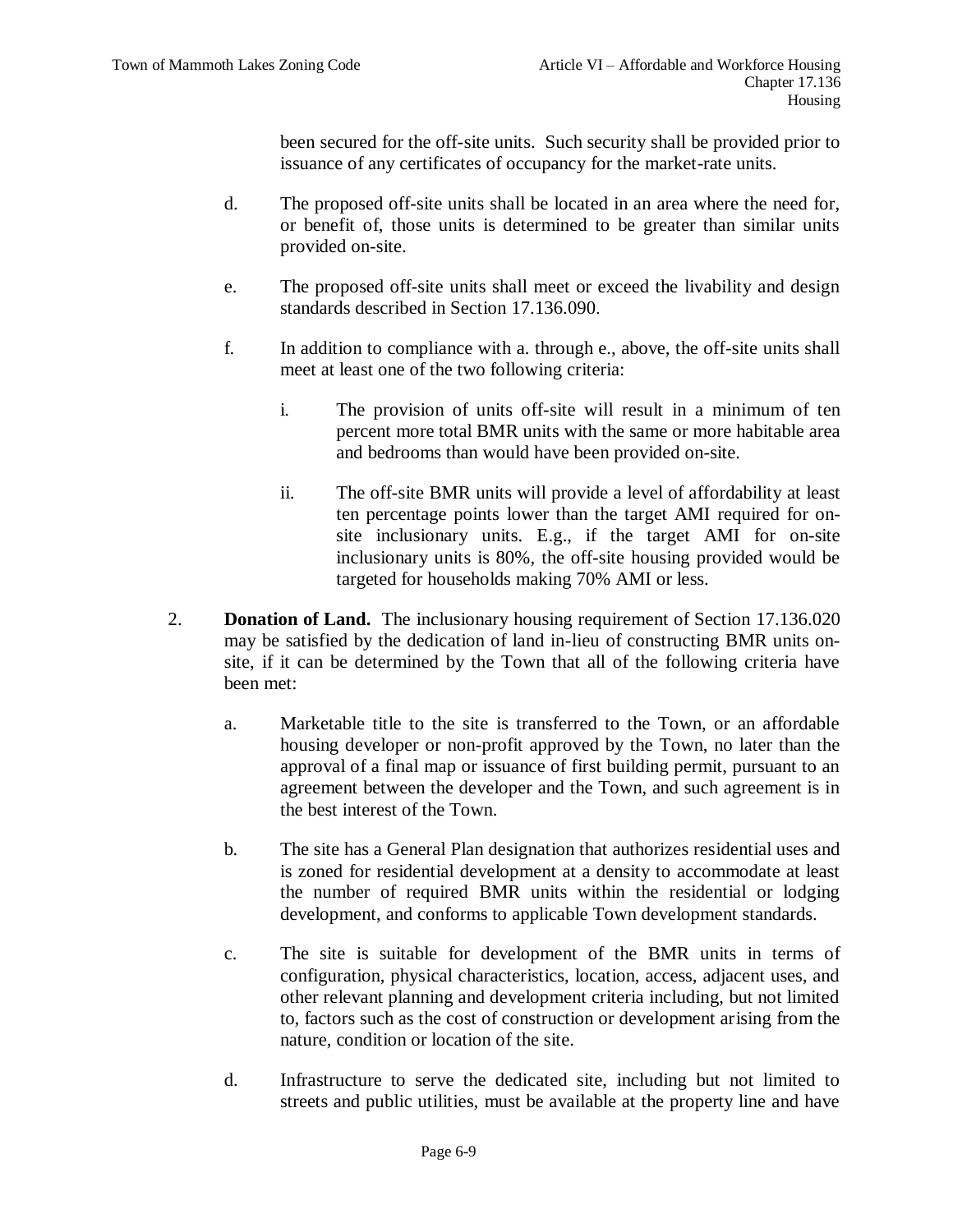adequate capacity to serve the maximum allowable residential development pursuant to zoning regulations.

- e. Environmental review of the proposed site has been completed for the proposed site, including analysis of the site for the presence of hazardous materials and geological review for the presence of geologic hazards and that such hazards are or will be mitigated to the satisfaction of the Town prior to acceptance of the site by the Town.
- f. The value of the site upon the date of dedication is equal to or greater than the housing fee in effect at the date of dedication multiplied by the number of otherwise required BMR units within the market-rate residential development.

The Town shall not be required to construct BMR units on the site dedicated to the Town, but may sell, transfer, lease or otherwise dispose of the dedicated site in order to facilitate the construction of those units. Any funds collected as a result of sale, transfer, lease or other disposition of sites dedicated to the Town shall be deposited into the Town's Housing Mitigation Fund and the funds and interest accrued shall remain in the fund and shall be used only for the purposes of planning for, administering, subsidizing, or developing affordable housing.

- 3. **Increase in BMR unit size and total number of bedrooms.** The builder or developer may propose a plan that provides larger BMR units and increases the total number of bedrooms that would have otherwise been provided under this Chapter, even if fewer total units are produced.
- 4. **Provision of units at a greater level of affordability**. The builder or developer may propose a greater level of affordability than that specified in Section 17.136.020, and a commensurate reduction in the total number of units or bedrooms otherwise required.
- 5. **Payment of Fees.** Payment of an in-lieu housing fee may be accepted in-lieu of on-site mitigation. The in-lieu fee shall be established by the Town based on the costs to provide (construct, acquire, or otherwise secure) similar BMR units for households at the target AMI.
- **D. Approval.** The decision-making body for the "first approval" may approve, conditionally approve, or reject any alternative proposed by a builder/developer as part of an AHMP. Approval or conditional approval shall be based on the following findings:
	- 1. On-site mitigation is less desirable for the community than the proposed alternative or infeasible. Cost to the developer shall not be considered alone as a sufficient criteria to determine that provision of on-site BMR units is infeasible.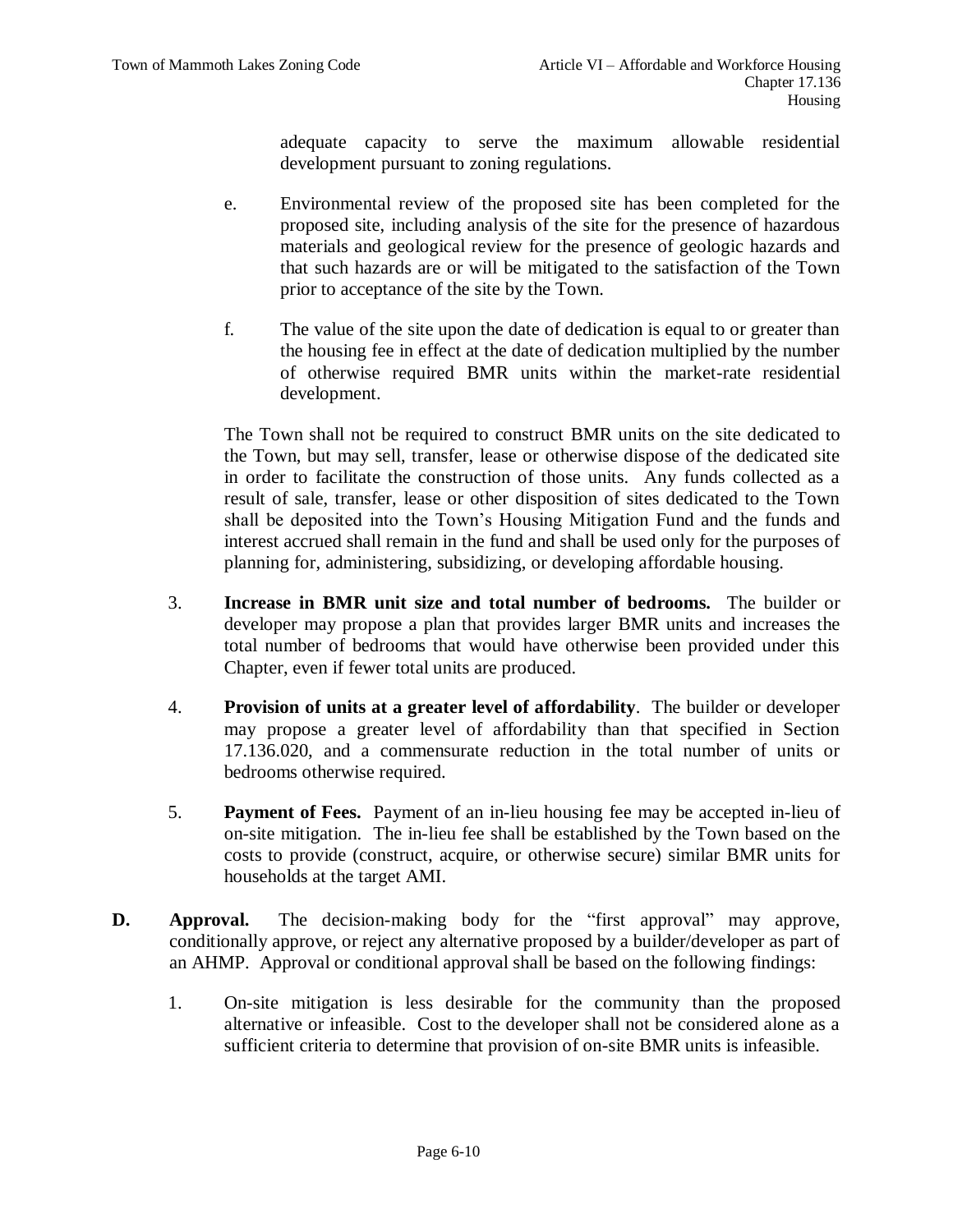2. There would be substantial additional affordable housing benefit derived from the alternate proposal, as determined by the City in its sole discretion and based on applicable standards included in Subsection C, above.

## **17.136.080 - Time Performance Required.**

- A. No certificate of occupancy shall be issued for any project subject to the requirements of this Chapter until the permittee has either:
	- 1. Obtained permits for affordable units in the for-sale project sufficient to meet the requirements of Section 17.136.020;
	- 2. Paid the housing fee as specified in Section 17.136.030; or
	- 3. Received certification from the Director that the permittee has met, or made arrangements satisfactory to the Town to meet, an alternative requirement as specified in Section 17.136.070.
- B. No final inspection for occupancy for any market-rate unit in a for-sale project shall be completed until the permittee has either constructed the BMR units required by Section 17.136.020, or completed corresponding alternative performance under 17.136.070.
- C. To accommodate phasing schedules, model variations or other factors in a project, the Director may modify the timing requirements for construction and occupancy of market rate units if the Town determines this will provide greater public benefit, and if a Housing Mitigation Plan or Alternate Housing Mitigation Plan so provides.

### **17.136.090 - Livability Standards.**

The following Housing Livability Standards shall apply to all BMR units developed pursuant to the requirements of the Municipal Code. The intent of these requirements is to ensure that developers of BMR units build units that meet minimum standards of square footage and amenities necessary for households living and working in Mammoth Lakes, and are functionally equivalent to associated market-rate units:

- **A. Distribution of Units.** Required BMR units shall be distributed throughout the project to the extent feasible, and, where units at multiple levels of affordability are proposed, such units shall also be distributed both throughout the project and in relationship to one another.
- **B. Comparable Size of Units.** The average unit size, and number of bedrooms and bathrooms provided among the BMR units shall be comparable to the average among the market rate units in the project.
- **C. Minimum Square Footage.** BMR units shall meet the following minimum square footage requirements, exclusive of garages, decks and balconies, as follows: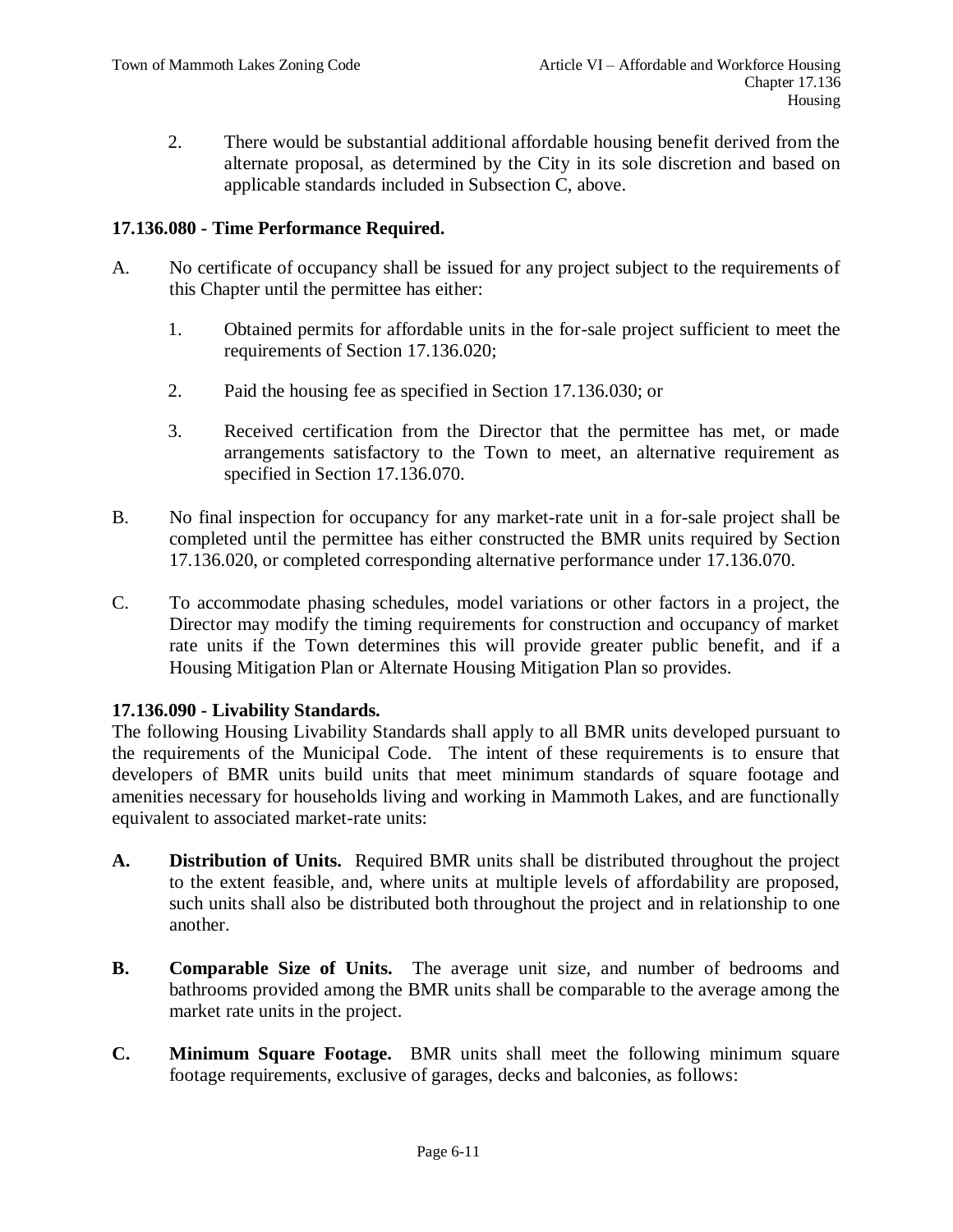- 1. A studio unit shall be no less than 500 square feet
- 2. A one (1) bedroom unit shall be no less than 750 square feet
- 3. A two (2) bedroom unit shall be no less than 1,000 square feet
- 4. A three (3) bedroom unit shall be no less than 1,300 square feet
- 5. A four (4) bedroom unit shall be no less than 1,600 square feet

# **D. Amenities and Design Standards.**

- 1. Appliances and Fixtures
	- a. Each kitchen in a BMR unit shall provide, at a minimum, a range (cooktop and oven) and refrigerator. If provided in market-rate units, a dishwasher and garbage disposal shall also be provided in the workforce unit.
	- b. All units shall have provisions for laundry, either in-unit or via access to a shared laundry facility. If washers/dryers are provided for market-rate units then washer/dryers shall be provided in the BMR units.
	- c. Appliances and fixtures including those listed above, water heaters, furnaces, toilets, sinks etc. shall be Energy Star or WaterSense (or similar equivalent standard) rated, as applicable.
	- d. Materials and appliances shall have a minimum one year warranty.
- 2. Adequate cabinets and storage space shall be provided for kitchen, linens, bathrooms, and outdoor equipment (e.g. bicycles and skis). Storage space shall be located and designed to serve its intended purpose. A minimum of 100 cubic feet of lockable storage shall be provided per unit for multi-family residential projects.
- 3. Sound insulation shall be provided within both the interior and exterior walls, sufficient to meet established interior noise standards.
- 4. A dining area shall be provided, which may be a separate room, part of a combined living/dining area, or within the kitchen.
- 5. Bedrooms shall accommodate a minimum of two persons and have at least 120 square feet of useful space in addition to adequate closet space. A bedroom designated as a master bedroom shall be larger than the secondary bedrooms.
- 6. An adequate number of bathrooms for the expected household size, based on number of bedrooms shall be provided. Three and four bedroom units must have at least two full bathrooms. Other unit types (studio, one-bedroom and twobedroom units) shall have the same number of bathrooms in proportion to bedrooms, on average as the market rate units.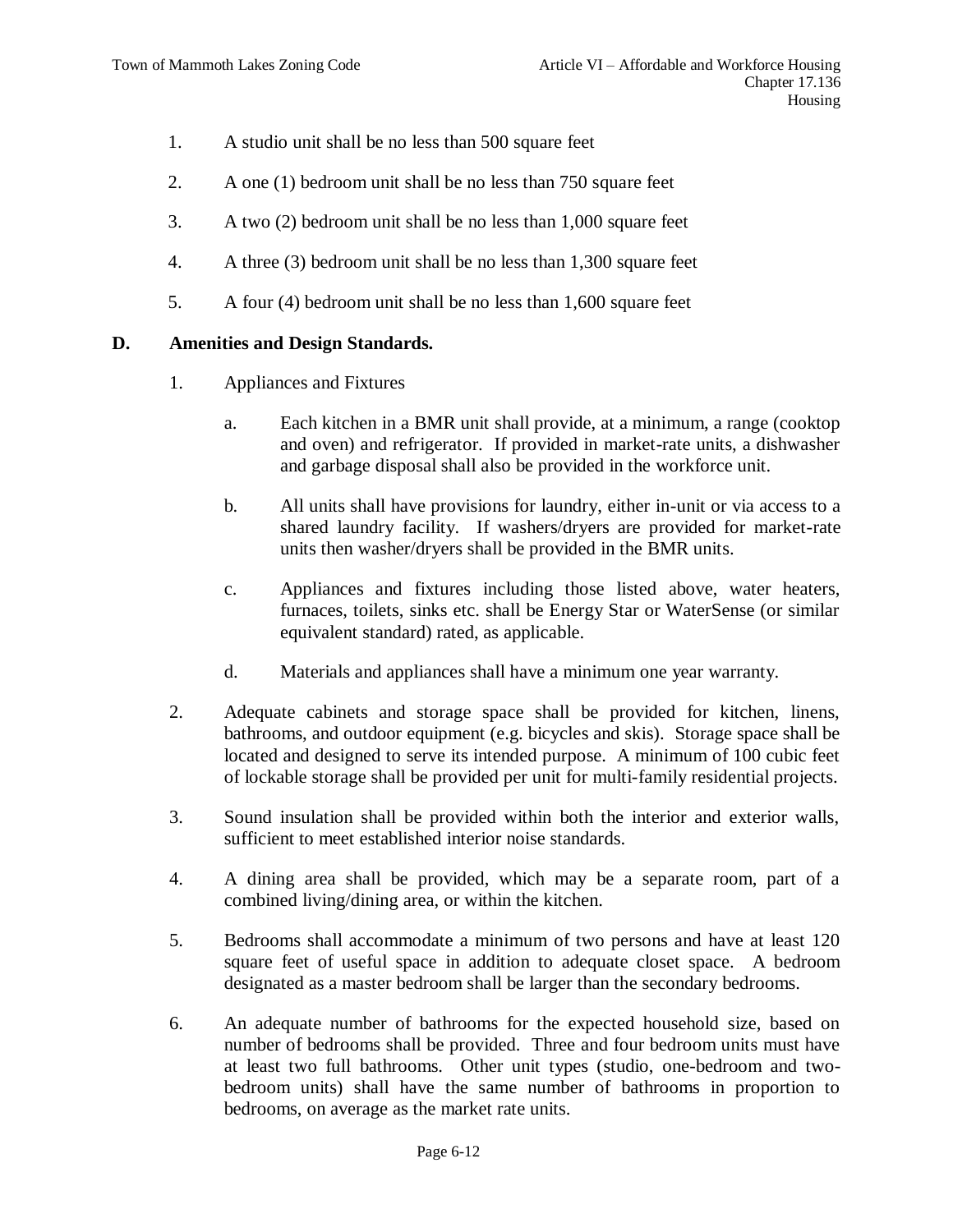- 7. The external appearance, finishing materials, and quality of construction of the BMR units and any landscaping, private yards or open space that is part of the BMR unit property shall be identical to the market rate units in the project.
- 8. Project amenities generally available to residents of the market-rate units and parking (except as specified in Chapter 17.140) shall be available on the same basis to the BMR units as to the market-rate units. Reasonably-equivalent amenities or facilities for the exclusive use of the affordable/workforce housing residents may be provided in lieu of the market-rate units' facilities, provided it can be shown that these more closely meet the needs of the households expected to occupy the BMR units.
- 9. Convenient access to private or common outdoor space that is provided in conformance with Section 17.52.190.C (Common Recreation Area) shall be provided from each unit.

# **E. Request for Waiver or Modification of Livability Standards.**

- 1. A developer may submit a request for a waiver or modification of one or more of the standards listed in Subsection D, above, based on site- or project-specific conditions that would make strict compliance with that standard infeasible or impractical. Agreement to any such concession shall be made at the discretion of the Review Authority.
- 2. In the case of off-site units provided through acquisition and rehabilitation of existing unit(s), particularly when such units are located within an existing larger development of market rate units, strict adherence to standards for interior room size and configuration, noise insulation, number of bathrooms, and common areas used by all residents of the project shall only be required to the extent feasible based on the existing characteristics and location of the unit being acquired. Such a determination shall be made by the Director.

# **17.136.100 - Eligibility, Continued Affordability**

# **A. Eligibility for Below Market Rate Units (owner-occupied and rental units)**

- 1. No household shall be permitted to occupy a BMR unit, or to purchase a BMR unit for owner occupancy, unless the Town or its designee has approved the household's eligibility. If the Town or its designee maintains a list of eligible households, households selected to occupy such units shall be first selected from that list to the extent provided in the affordable housing agreement, rent regulatory agreement, or resale restrictions.
- 2. Any household which occupies a rental BMR unit or purchases a BMR unit shall occupy that unit as its principal residence and shall not lease or sublease to a different party.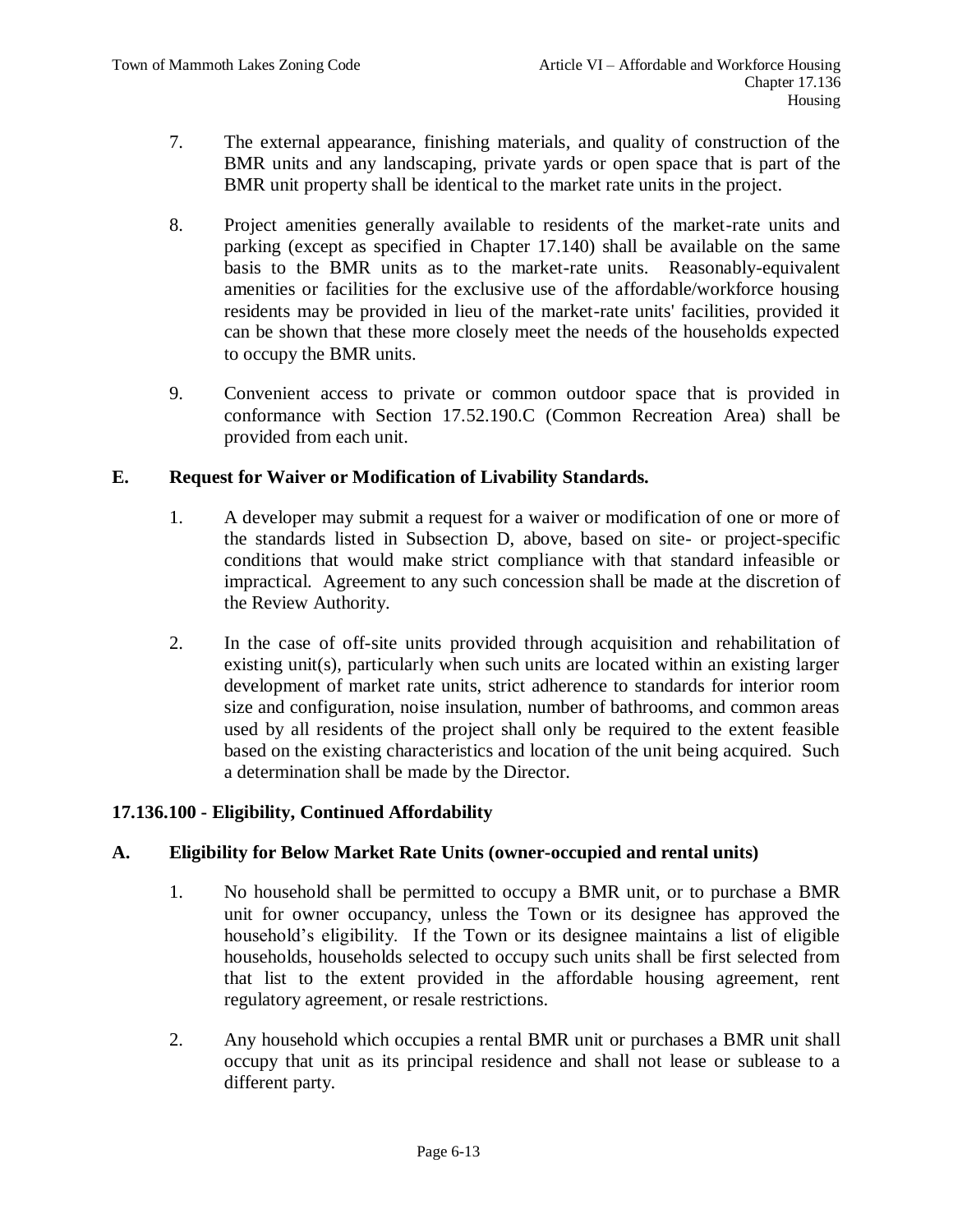**B. Continued Affordability Requirements (owner-occupied and rental units).** Prior to the issuance of certificates of occupancy for BMR units provided in accordance with this Chapter, resale restrictions, deeds of trust, rent regulatory agreements and/or other documents, as appropriate, all of which must be acceptable to the Director and Town Attorney and consistent with the requirements of this chapter, shall be recorded against parcels or units having such BMR units and shall ensure that each BMR unit remains affordable to the same income level for a minimum of 30 years.

At a minimum agreements provided in accordance with this Section shall provide:

- 1. A provision to provide the Town or its qualified designee the continuing right-offirst-refusal to purchase or lease any or all of the designated dwelling units at the appraised value of the unit subject to the resale restriction;
- 2. A covenant stating that the developer or successors-in-interest shall not assign, lease, rent, sell, sublet, or otherwise transfer any interests for the designated units without the written approval of the Town or its designee;
- 3. That the Town or its designee shall have the authority to enter into other agreements with the developer, or purchasers of the designated dwelling units, to ensure that the required dwelling units are continuously occupied by eligible households for the agreed to affordability period;
- 4. Provisions, in a form satisfactory to the Town, for the enforcement of owner or developer compliance. Any default or failure to comply may result in foreclosure, specific performance, or withdrawal of the certificate of occupancy;
- 5. That in any action taken to enforce compliance with the deed restrictions, the Town Attorney shall, if compliance is ordered by a court of competent jurisdiction, take all action that may be allowed by law to recover all of the Town's costs of action including legal services; and
- 6. That compliance with the agreement will be monitored and enforced in compliance with the measures included in the agreement.
- **C. Initial and Continued Affordability: Owner-Occupied Units.** In addition to the minimum requirements set forth in Subsection B, the developer shall agree to the following measures to assure the initial and on-going affordability of required BMR units:
	- **1. Initial Sales Price.** The initial sales price of a for-sale BMR unit shall be set by the Town or its designee at the time a building permit is issued for the unit, so that the eligible household will pay an affordable ownership cost. The initial sales price shall be based on the developer's estimate of homeowners association dues, if any, the Town's assumptions for interest rates and other factors, and the formula for calculating sales prices contained in the approved Housing Mitigation Plan or Alternate Housing Mitigation Plan. The Town shall provide the developer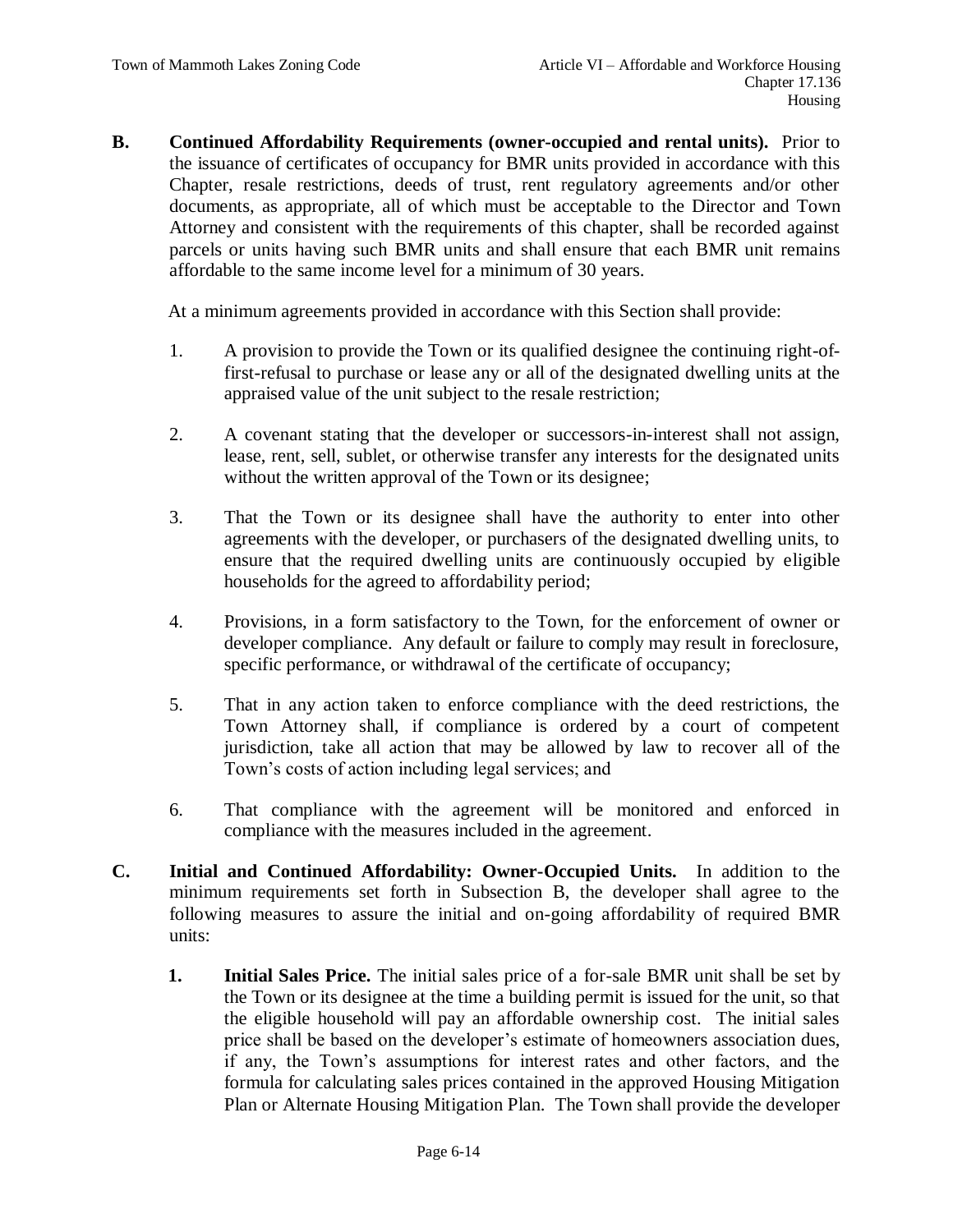with an estimate of the initial sales price for the BMR units at an earlier date if so requested by the developer in writing. After the building permit is issued, the initial sales price may be adjusted by the Town, due to changes in market factors upon written request by the developer no less than 90 days prior to marketing of the BMR units.

- **2. Resale Restrictions.** Documents to assure continued affordability shall be recorded against the property in accordance with the provisions of Subsections A and B, above, and the following concerning resale restrictions:
	- a. Terms and conditions concerning the resale of the units shall be specified as necessary to ensure their continuing affordability. Such requirements may include, but are not limited to:
		- i. Limits on resale price, based on an appropriate calculation method.
		- ii. Provisions offering units for resale to the Town or its designee, and/or which limit resale to households determined to be eligible for affordable units by the Town in compliance with this Section.
		- iii. Monitoring requirements for resale of units, including required notice of intent to sell in a timely manner before the unit is intended to be marketed.
		- iv. Provisions concerning release of applicable restrictions, should market conditions dictate that the market-rate value of the property is below the designated affordability level in the initial agreement.

# **D. Initial and Continued Affordability: Rental Units**

- 1. **Initial Rents for Below-Market Rate Units.** The initial rent of BMR units shall be set by the Town or its designee at least 30 days prior to the marketing of the BMR unit, so that the eligible households will pay an affordable rental cost in accordance with the established affordability level. The initial rent shall be based on the Town's assumptions for utility costs and the formula for calculating rents contained in the approved Housing Mitigation Plan or Alternate Housing Mitigation Plan. The Town shall provide the developer with an estimate of the initial rent for the BMR units at an earlier date upon written request.
- 2. **Rent Regulatory Agreement.** A rent regulatory agreement acceptable to the Town shall be recorded against the residential development prior to issuance of certificate of occupancy. Such an agreeement shall reflect the limitations on rents required by this Chapter, the provisions of Subsection A, above, and the minimum requirements outlined in Subsection D, below, and the following:
	- a. **Nondiscrimination**. When selecting tenants, the owners of BMR units shall follow all fair-housing laws, rules, regulations and guidelines. The